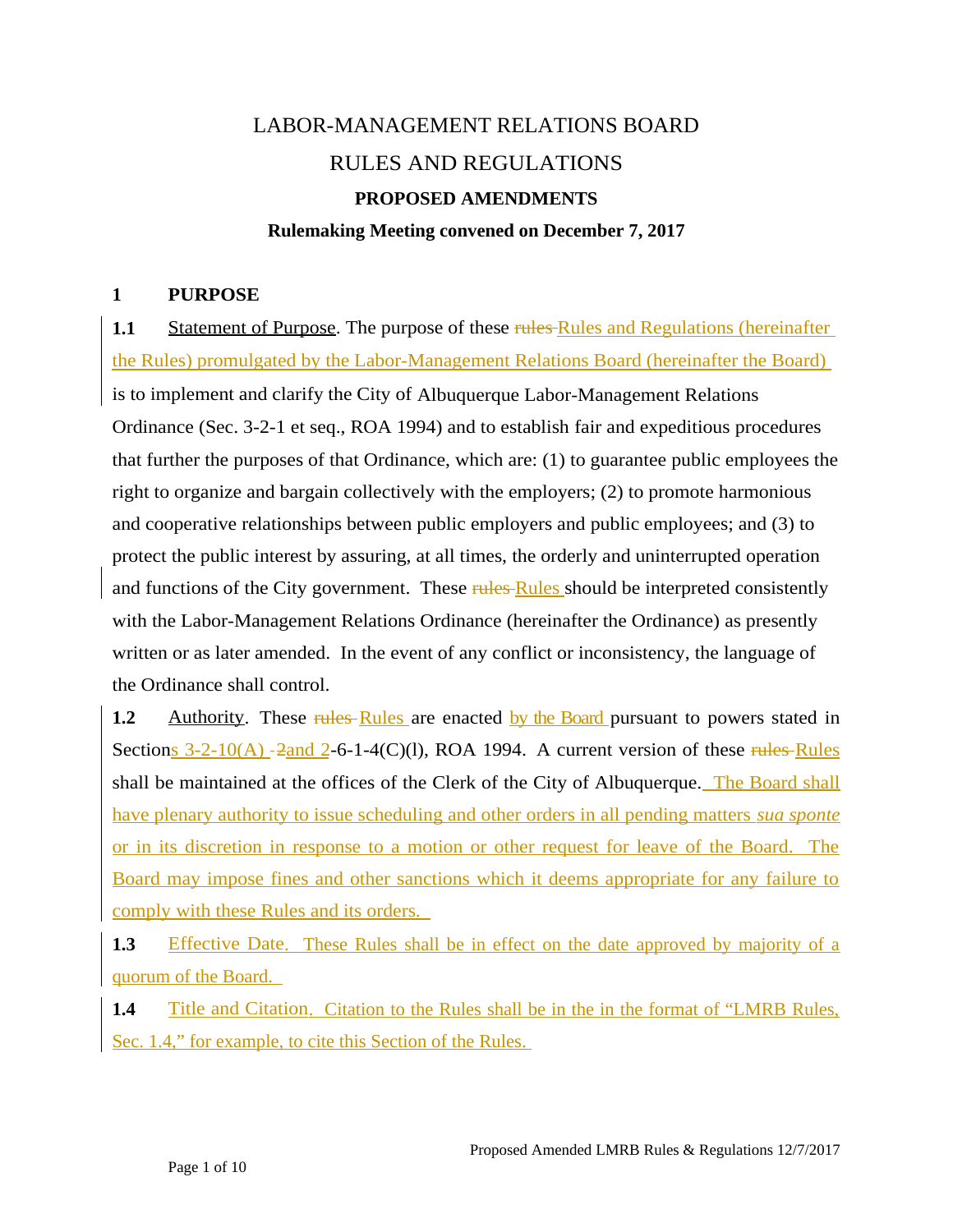**1.5** Application of the Rules. The Rules last enacted by the Board shall supersede all previously enacted Rules and shall govern all actions a) filed on or after the date of enactment and b) pending on the date of enactment prospectively.

**1.6** Computation of time and dates. All days referenced in these Rules are calendar days, i.e. include weekends and holidays. The Board may impose deadlines in its rulings and orders, and in the absence of a specific date, calendar days shall be considered to be the default calculation unless otherwise specified on the record.

**1.7** Rules of Construction: Where the Rules and the Ordinance are silent, the Rules of Civil Procedure for the District Courts of the State of New Mexico and the Local Rules of Second Judicial District Court and case law annotations may be instructive and considered by the Board.

# **2 NOTICE**

**2.1** General Notice/Meeting Requirements. At the first meeting, after these rules Rules and regulations are adopted, and each year thereafter, at the first meeting of the reconstituted Labor Management Relations Board (Board), the Board s h a l l pass a resolution determining the schedule and reasonable public notice of Board meetings. Notice of all Board Meetings, including regular and rescheduled meetings, shall be at least seventy-two (72) hours in advance and posted on the City Clerk website. For the purposes of regular meetings, notice requirements are met if notice of the date, time, place and agenda, containing a list of specific items of business to be discussed or transacted at the meeting, is posted in the lobby on the first floor of the Albuquerque/Bernalillo County government Center, Albuquerque, New Mexico and by informing the public how to obtain a copy of the agenda and on the City Clerk website. NMSA 1978, Sec. 10-15-1(F) and Sec. 2-6-1-4(B)(2), ROA 1994.

**2.2** Rulemaking Meetings. Rulemaking procedures shall be followed pursuant to Sec. 2-6-1-4(C), ROA 1994. Notice of the Board's intention to consider the adoption or amendment of a rule or regulation shall be given by posting in the lobby of City Hall, posting notice electronically on the City Clerk's web site dedicated to the schedule of rule-making hearings and meetings of public boards, commissions and committees and by giving written notice to the Mayor and the Chief Administrative Officer. All such notices shall be given at least fourteen (14) days prior to the meeting at which the proposed rule or regulation will be considered. All such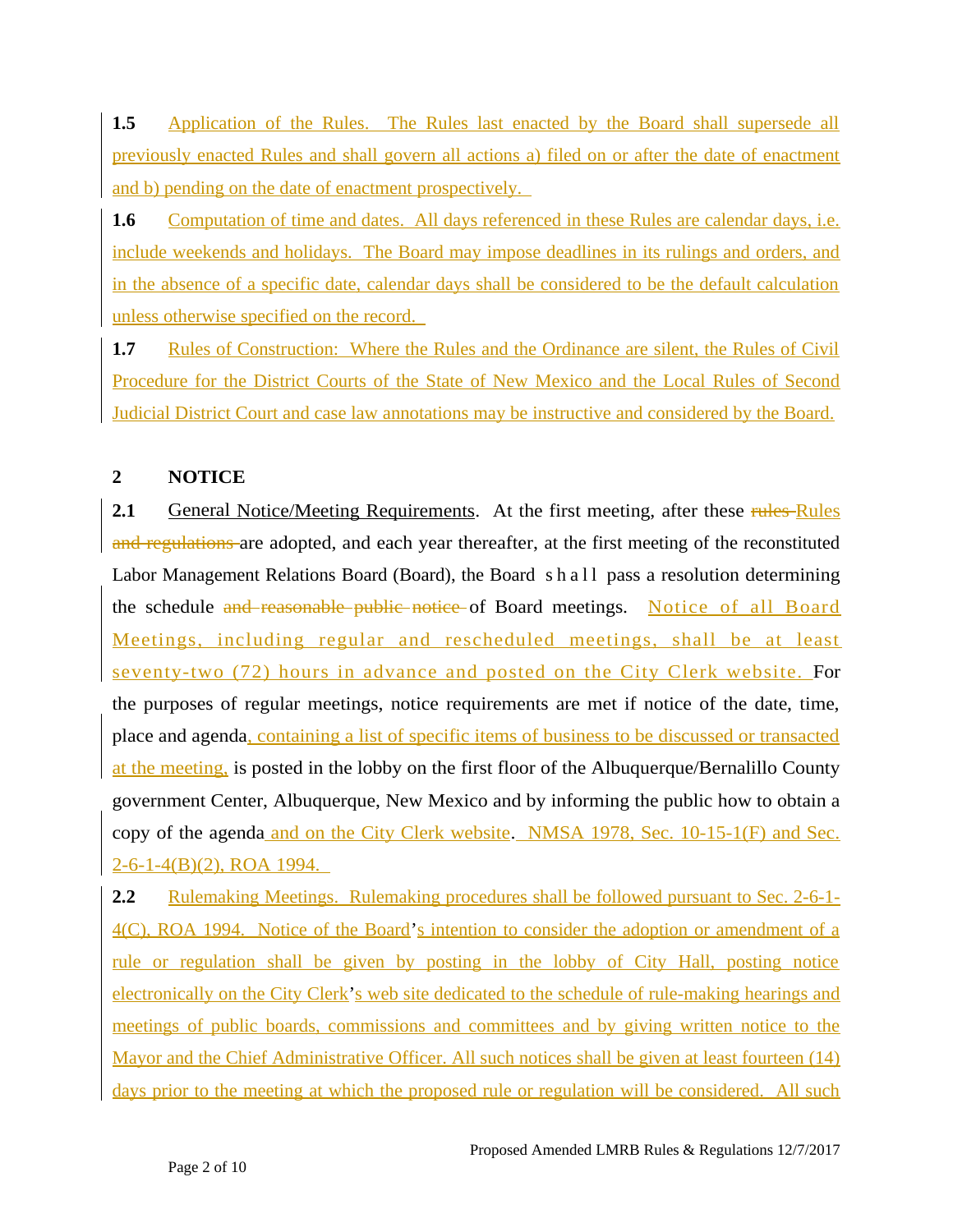notices shall state the time and location of the meeting, contain a brief description of the proposed rule or regulation, and include the full text of the proposed rule or regulation on the City Clerk's website.

**2.3** Open Meetings. All meetings of a quorum of the Board shall be open to the public. The Board may close a meeting to the public only if the subject matter of such discussion or action is exempted from the open meeting requirement under Section 10-15-1(H) of the State of New Mexico Open Meetings Act.

# **3 QUORUM**

**3.1** All three members of the Board are required to be present to constitute a quorum.

## **4 HEARINGS**

**4.1** Record of Proceedings. All meetings of the Board shall be audio-recorded. The Board shall keep audio tapes of rulemaking, unit determination, and prohibited practices hearings for period of at least three years following the close of the proceeding in which the hearing is held, or three years following the close of the last judicial or Board proceeding (including any appeal or request for review) related to the case in which the hearing is held, whichever is later, or such longer period as may be required by law. Minutes of Board meetings shall be permanent records and shall be maintained in the City Clerk's office. The Board shall keep written minutes including date, time, place, name of members present, the substance of proposalmatters considered, and a record of any decisions and votes. Draft Minutes must be prepared within ten working days after the meeting. NMSA 1978, Sec. 10- 15-1(G). Official (Board-approved) Minutes shall be posted on the City Clerk website. Sec. 2-6-1-4(B)(3), ROA 1994.

**4.2** Notice to Parties. The Board secretary shall provide to each party notice of the date time and place of all scheduled hearings.

**4.3** Representation of a Party. A party may represent himself or be represented by counsel or other representative. Any representative of a party shall file with the Board a signed notice of appearance, stating the name of the party, the title and case number in which the representative is representing the party, and the name, address, and telephone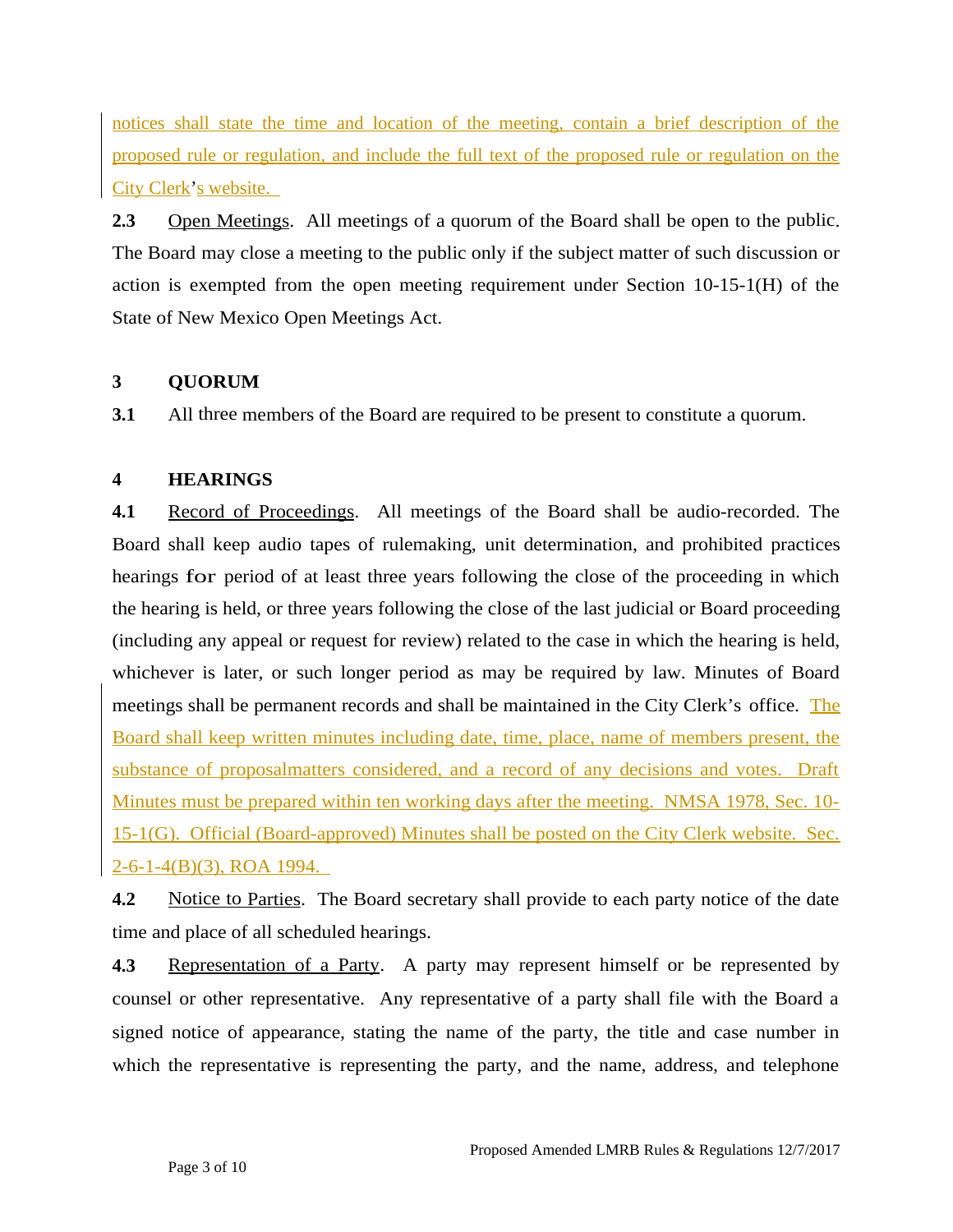number of the representative. The filing of a pleading containing the above information is sufficient to fulfill this requirement.

**4.4** Ex Parte Communications. Parties shall not attempt to contact Board members in the absence of, or without the knowledge of, the opposing party.

**4.5** Complaints. A prohibited practice or other complaint pursuant to the Ordinance must state sufficient facts to ascertain the specific manner in which each alleged violation took place, and if applicable to includinge the individuals and entities involved, times and locations of incidents, and actions or inactions supporting the allegations in relation to the Ordinance or collective bargaining agreement. A complaint or allegation is insufficient which merely states or paraphrases a prohibited practice listed in the Ordinance or a type of cause of action. Multiple violations alleged in a single complaint shallshould be enumeratednumbered.

**4.6** Answers. A responding party is required to file its answer to a prohibited practice complaint and serve the opposing party within five (5) days pursuant to Sec. 3-2-9(D). The respondent must answer each of the enumerated allegations in a complaint, details of which may be included in an amended answer filed no later than thirty (30) days after the complaint was filed.

**4.7** Motion for More Definite Statement. If a pleading to which a responsive pleading is permitted is so vague or ambiguous that a party cannot reasonably be required to frame a responsive pleading, he or shethe responding party may move for a more definite statement before interposing and filing his or hera responsive pleading. A complaint or allegation is insufficient which merely states or paraphrases a prohibited practice listed in the Ordinance or a type of cause of action. The motion shall point out the defects complained of and the details desired. If the motion is granted and the order of the Board is not obeyed within tenthirty (1030) days after notice of the order or within other such time as the Board may fix, the Board may strike the pleading to which the motion was directed or make such order as it deems just. (Adopted from the New Mexico Rules of Civil Procedure for the District Courts, Rule 12(E).)

**4.8** Discovery. The parties shall have a right to discovery limited to ten (10) interrogatories, ten  $(10)$  requests for production, and ten  $(10)$  requests for admission. No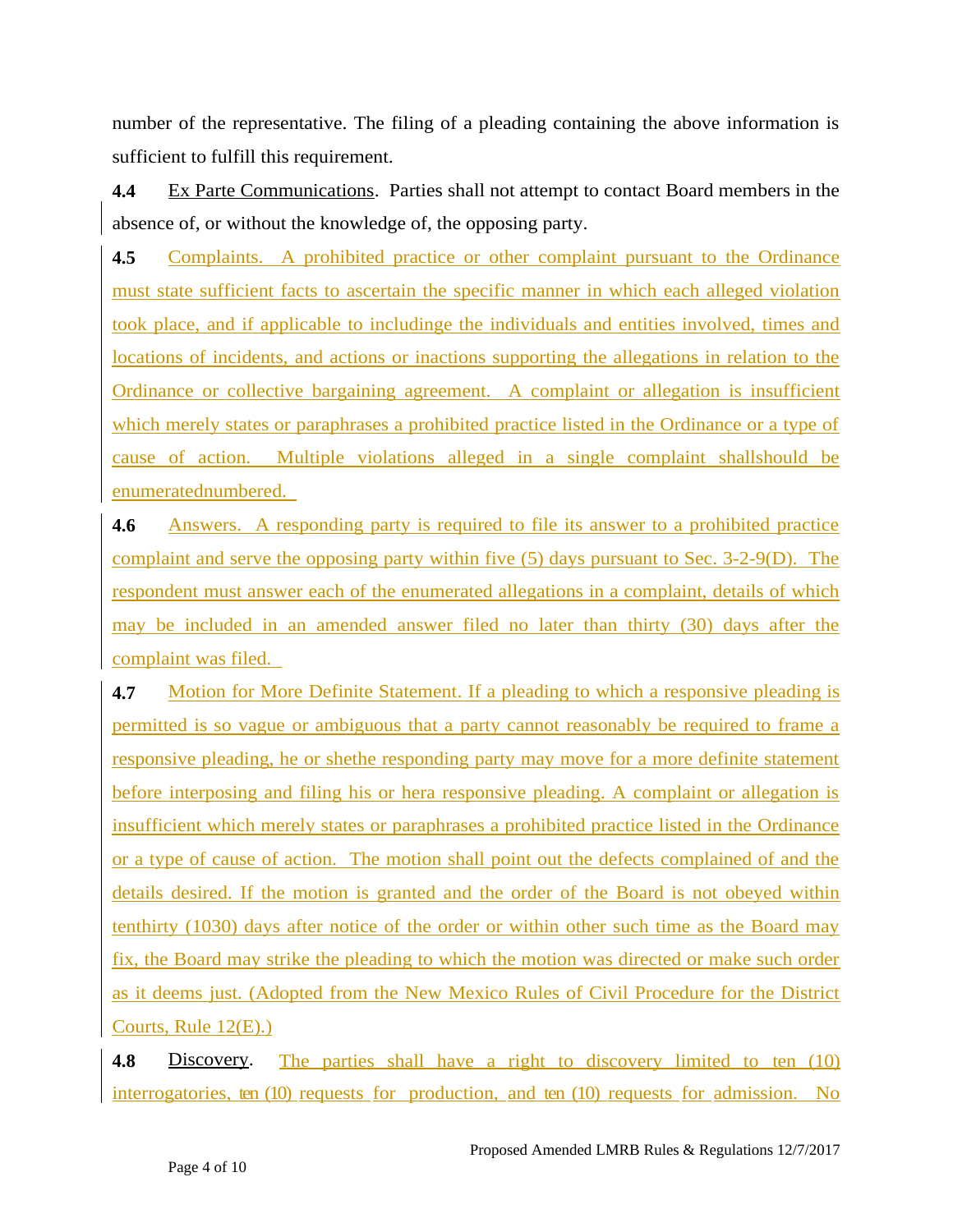additional discovery shall be allowed except by order of the Board. Upon written request by any party, the Board shall may order either party to produce for inspection and copying any relevant records, papers, documents or other tangible evidence in the possession of or available to that party. The parties shall have a right to discovery limited to depositions, ten (10) interrogatories, ten (10) requests for production, and ten (10) requests for admission. No additional discovery shall be allowed except by order of the Board. A party responding Responses or objections to discovery shall be allowedserved thirty (30) days to object or respond to of receipt of any discovery requests. Disputes regarding discovery requests shall be decided by the Board. Failure to comply with discovery orders shall may result in sanctions proportional to the offense, including, but not limited to, limitation of defense and dismissal of action.

**4.9** Consolidation, and Joinder and Bifurcation. The Board may consolidate or join or bifurcate cases for any reason if it would expedite final resolution of the cases and would not adversely affect the interests of any of the parties.

#### **4.10**

**4.11** Motions and Pleadings Standards. All motions, including responses and replies, except motions made during a hearing, or as may be permitted by the Board, shall be in writing and shall state with particularity the grounds and the relief sought. Allegations in pleadings must include a statement of specific facts in support of the allegations. Allegations in pleadings must include a statement of specific facts in support of the allegations. A claim for relief that may include conclusory statements if supported by factual allegations, but must contain short statement of factual allegations supporting the complaint and if filed on behalf of an employee identify the affected employee.

#### **4.12**

**4.13** Deadlines and Scheduling Orders. The Board shall set deadlines for discovery and all dispositive and non-despositive motions and responses in a scheduling order.

a) Non-Dispositive Motions. Any non-dispositive defense, objection, or request that can be determined prior to the hearing on the merits may be raised by filing a written motion at least fifteen calendar days prior to the hearing on the merits. Any response to such motion shall be filed within ten calendar days after the filing of the motion. The Board shall rule on all nondispositive motions as soon as practicable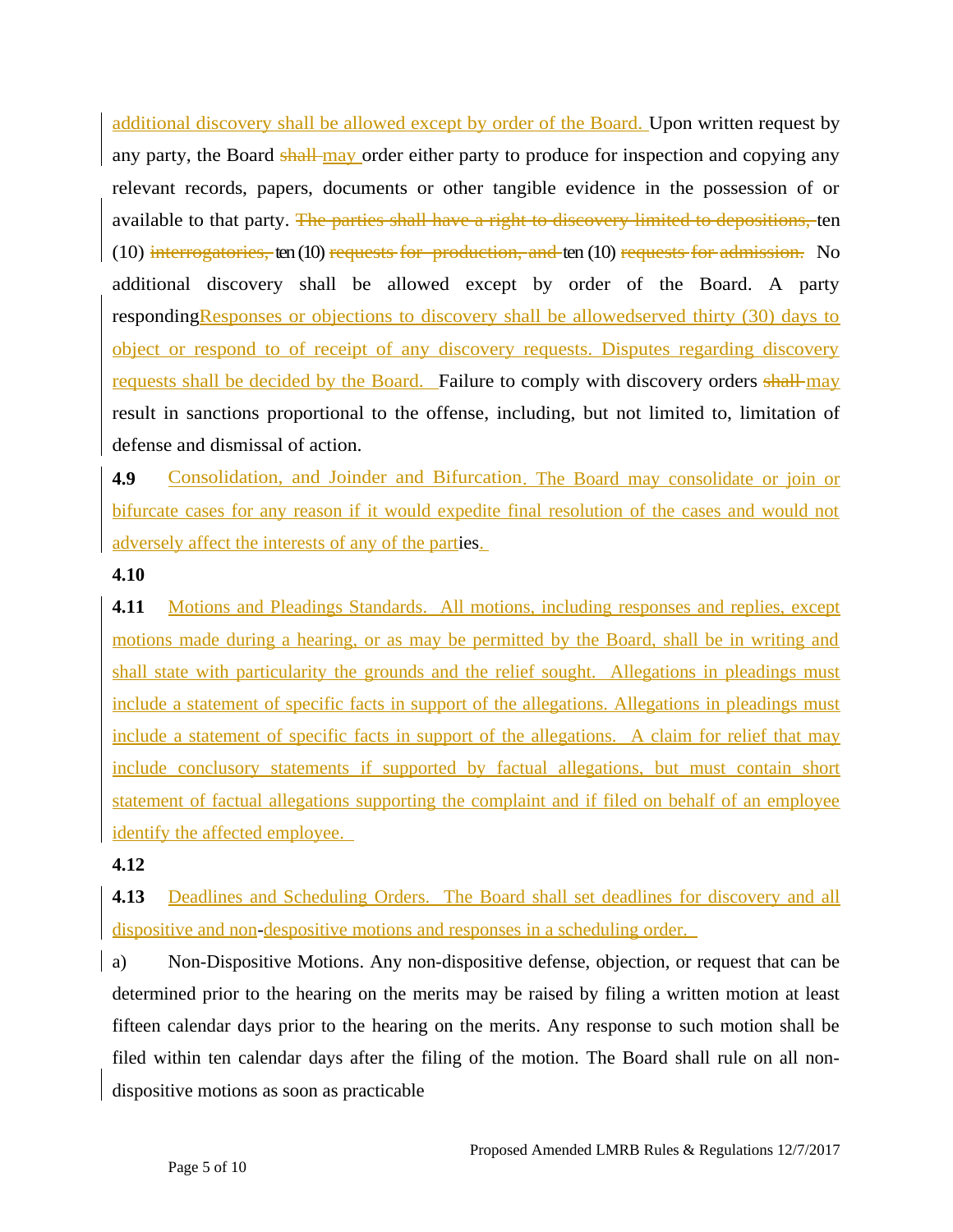b) Dispositive Motions. Any motion that raises an issue that may be dispositive of the case shall be filed at leastwithin sixty (60) days prior to the hearing on the meritsof the filing of the answer to the complaint or within (30) days of receipt of discovery responses served or ordered, except that jurisdictional motions may be filed at any time.

c) Motion Responses. Any response to a dispositive motion shall be filed within fifteen (15) days of the dispositive motion. If a party fails to file a response within the prescribed time period the Board may rule with or without a hearing. The parties may stipulate to extensions and file a Notice of extension of the deadlines to the Board. Reply briefs shall only be permitted upon an agreement between the parties or by leave from the Board.

**4.14** Motion Page Limits. Motions shall not exceed fifteen (15) pages in length and responses (10) pages without consent of the opposing party or leave of the Board

**4.15** Motions to Extend Deadlines Imposed under Rule or Order. The Board may grant an extension to a moving party upon a finding of good cause for an extension prior to the expiration of the deadline. When a deadline has expired, an extension may be granted only upon a Board finding of excusable neglect. The terms good cause and excusable neglect may be construed under state or federal case law

**4.16** Attachments and Exhibit Page Limits. Any attachments or exhibits to a motion shall be limited to fifty (50) pages except by agreement of the parties or by leave from the Board.

**4.17** Witnesses and Exhibits.

a) All witnesses must be identified in writing to the Board and the opposing party at least five fifteen (15) calendar days prior to the hearing. Witnesses not designated in accordance herewith shall not be permitted to testify except at the discretion of the Board for good cause shown.

b) City employees who would otherwise be on duty that are designated by either party shall be relieved from their normal duties for a period of time necessary to appear at scheduled hearings and testify party as witnesses shall appear at scheduled hearings and shall be relieved from their normal duties for a period of time necessary to testify. The issuance of a subpoena for the appearance of city employees to testify during normal work hours is not required. If a City employee would not otherwise be on duty (e.g. would be on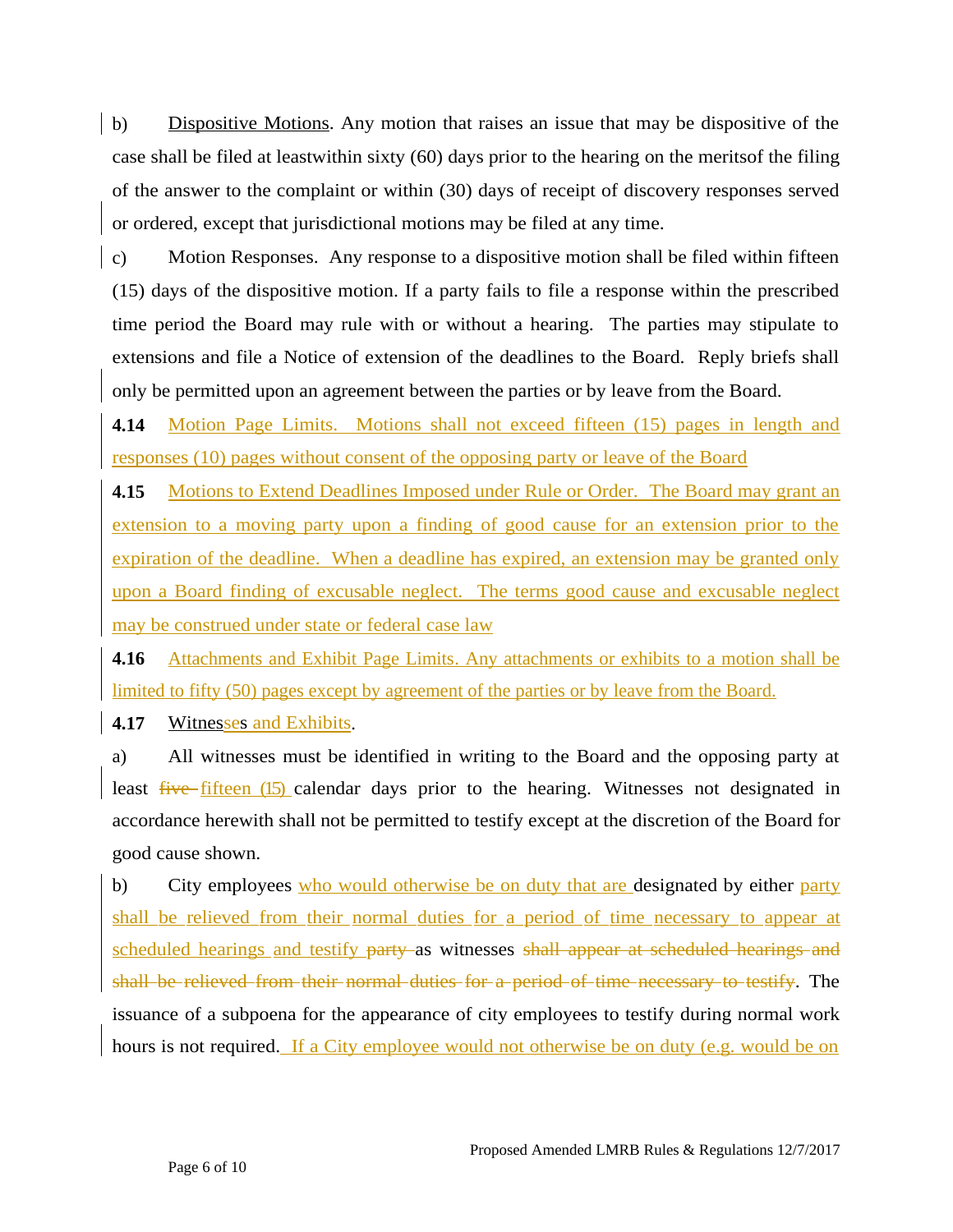vacation or not work etc.), the party calling that witness is responsible for assuring the witness's appearance or obtaining an appropriate subpoena from the Board.

c) Each party is responsible for contacting its own witnesses in advance of any hearing and notifying them of the time they must appear to testify. The Board shall not grant a continuance request based on the absence of witnesses at any hearing, except at the discretion of the Board for good cause shown.

d) The parties shall identify any and all Exhibits they intend to offer at any merits hearing at least fifteen (15) calendar days prior to the hearing by submitting a list of exhibits to the Board and the opposing Party. Exhibits not identified in accordance herewith shall be not permitted or allowed into evidence except at the discretion of the Board for good cause shown.

e) The parties shall exchange exhibits at least ten (10) calendar days prior to any scheduled merits hearing.

#### **4.18** Subpoenas

a) Any party to a proceeding in which a notice of hearing has issued may file a written request with the Board for the issuance of a subpoena for witness testimony or a subpoena for the production of documents to procure testimony or documents at the hearing. A subpoena request shall state the name and number of the case and be submitted to the Board no later than ten days before the hearing. The request shall identify the person(s) or documents sought and state the general relevance to an issue in the case of the testimony or documents sought. The Board may refuse to issue a subpoena where the request fails to meet these requirements, or where it appears that the documents or testimony sought are not relevant to issues in the case.

b) The Board may issue subpoenas on its own initiative, in which case a showing of relevance is not required, and a notice of hearing need not have been issued.

c) Any applicable witness and travel fees and costs associated with service of process shall be the responsibility of the party requesting the subpoena. The Board may require these fees and costs be presented in advance of the issuance of any subpoena.

**4.19** Evidence Admissible. In general, Hearings hearings shall operate in accordance with the New Mexico case common law evidentiary standards applicable to administrative hearings. Hearings shall be conducted in an orderly and informal manner without strict adherence to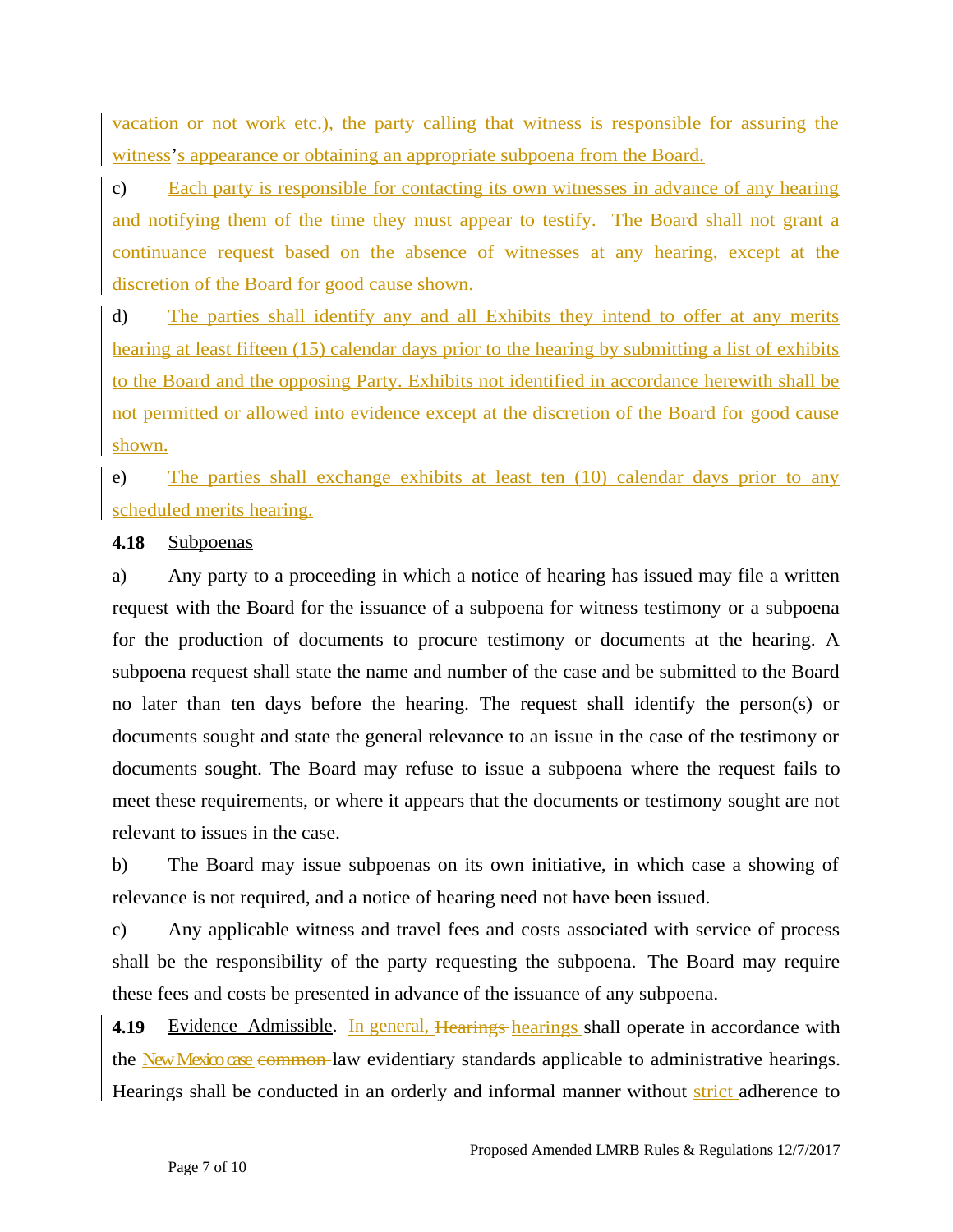the technical rules of evidence required in judicial proceedings, although the Board may take notice of and apply the New Mexico Rules of Evidence, Sections 11-101 to -1102 NMRA, as relevant and appropriate at its discretion. The Board may admit and give probative effect to any evidence, including affidavits, as the Board deems appropriate.

## **4.20** Burden of Proof

a) No party shall have the burden of proof in a representation or fact-finding proceeding. The Board shall have the responsibility of developing a fully sufficient record for a determination to be made, and may request any party to present evidence or arguments in any order.

b) In a unit clarification proceeding, a party seeking any change in an existing appropriate unit, or in the description of such a unit, shall have the burden of proof and the burden of going forward with the evidence.

c) In any prohibited practices and just cause proceeding, the complaining party has the burden of proof and the burden of going forward with the evidence.

#### **4.21** Decision

a) Final Decision and Order. A final written decision by the Board shall be issued as soon as practicable. A copy of the Board's final decision shall be maintained at the offices of the Clerk of the City of Albuquerque. Copies shall also be sent via First Class mail to the parties...

b) Reinstatement of Employment. In the event a Board decision orders an employee's reinstatement of employment, the employee shall be reinstated within  $\frac{\pi}{100}$  (1030) calendar days of the date of the Board's decision. In the event the Board's order includes back pay, the employee shall provide the City with a sworn statement of gross earnings and unemployment compensation, and supporting documentation, received since the effective date of the dismissal. The City shall be entitled to offset earnings and unemployment compensation received during the period covered by the back pay award against the back pay due. The City shall tender any back pay awarded to an employee within fourteen seven  $(14)$   $(7)$  calendar days of the date of receipt of the employee's sworn statement.

c) Appeals. Any appeal of an adverse decision shall be in the  $\frac{State\_state\_state}{Distance}$  District Court within thirty (30) calendar days of the Board's decision and according to the New Mexico Rules of Civil Procedure. Ord. Sec. 3-2-10(D), ROA 1994.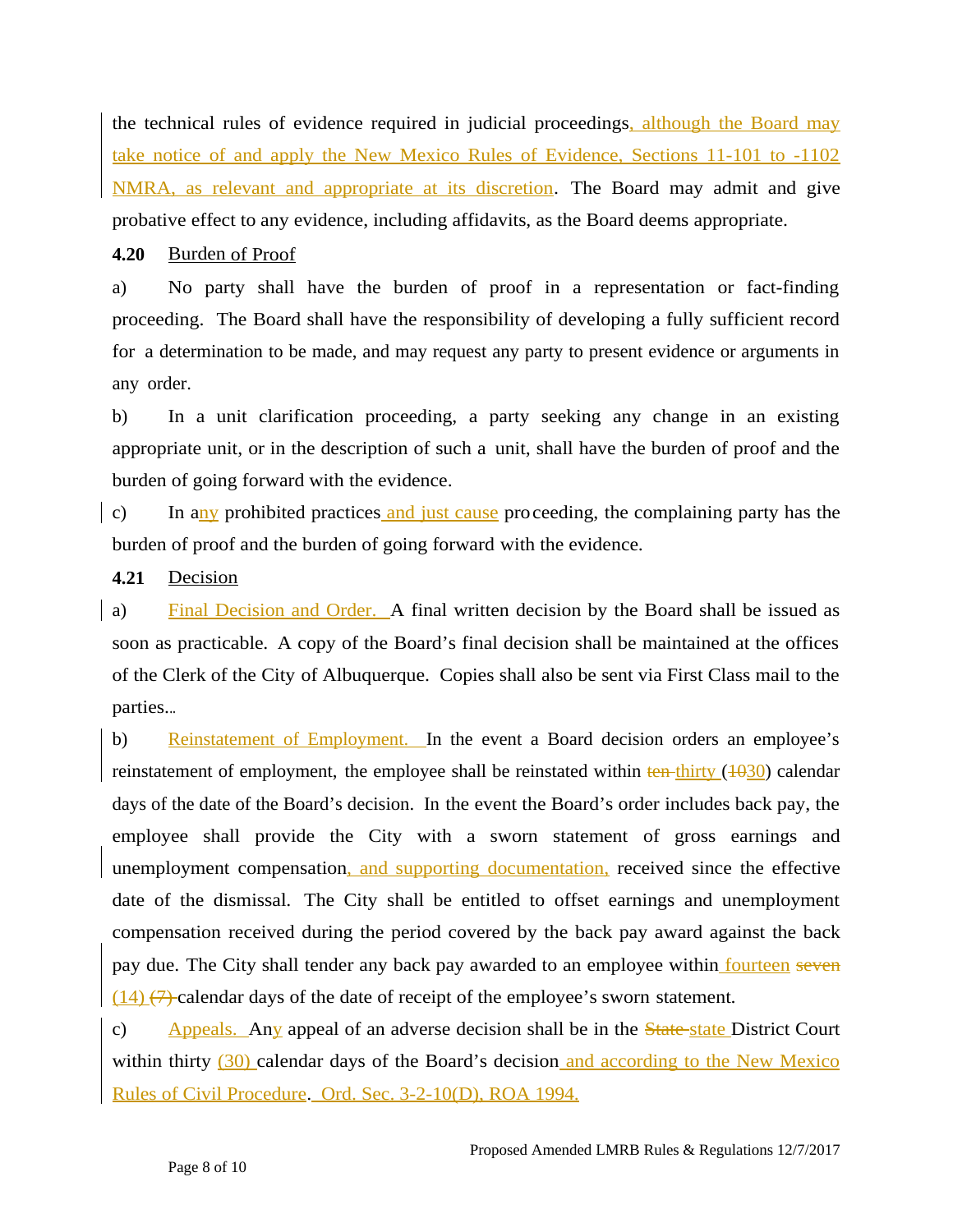d) Reconsideration. A motion to reconsider must be filed within ten (10) days of the Board's written Final Decision and Order. A motion to reconsider does not toll the thirty (30) day appeal deadline and shall be deemed denied, unless the Board issues a subsequent written Decision and Order in response or an Order for briefing or a hearing on the matter within thirty (30) days of the Board's Final Decision and Order.

#### **4.22** Decorum.

a) The Chair of the Board is responsible for the control and decorum of the hearing or proceeding. The Chair may limit any public comment to the Public Comments Section of the hearing or proceeding. The Chair may establish time limitations on speakers.

b) The Board may exclude or expel from  $\frac{1}{h}$  the a hearing or proceeding any person, whether or not a party, who engages in violent, threatening, disruptive, or unduly disrespectful behavior. In the event of such exclusion or expulsion of a person for misconduct, the Board shall explain on the record the reasons for the exclusion or expulsion and may either proceed in the absence of the excluded person or recess such proceeding and continue at another time, as may be appropriate.

c) After notice and hearing, the Board may suspend from practice before the Board any person who engages in violent, threatening, disruptive, or unduly disrespectful behavior. Upon a majority vote of the Board, the suspension shall be ordered for a period of time determined by the Board.

**4.23** Compensation of Board Members. The Board may requireshall be compensated for the costs of hearings hearing pursuant to provided for in Section Sec. 3-2-14(E), ROA 1994. The City Clerk shall invoice the cost to the parties whenever the Board hears and decides any controversy between the parties. The Board may require costs to be paid in advance of any hearing.

**4.24** Appointment of a Special Master: The Board may appoint a special master to advise and make recommendations on particular issues or to handle particular matters (e.g., dispositive motions) or to allow the parties to consent to a referral in order to expedite cases.

**4.25** Voluntary Withdrawals of Complaints and Dismissals. A party may file a notice of voluntary withdrawal at any time. Dismissals may be filed by stipulation of the parties. The parties may file a notice of stay of proceedings for settlement negotiations and submit a